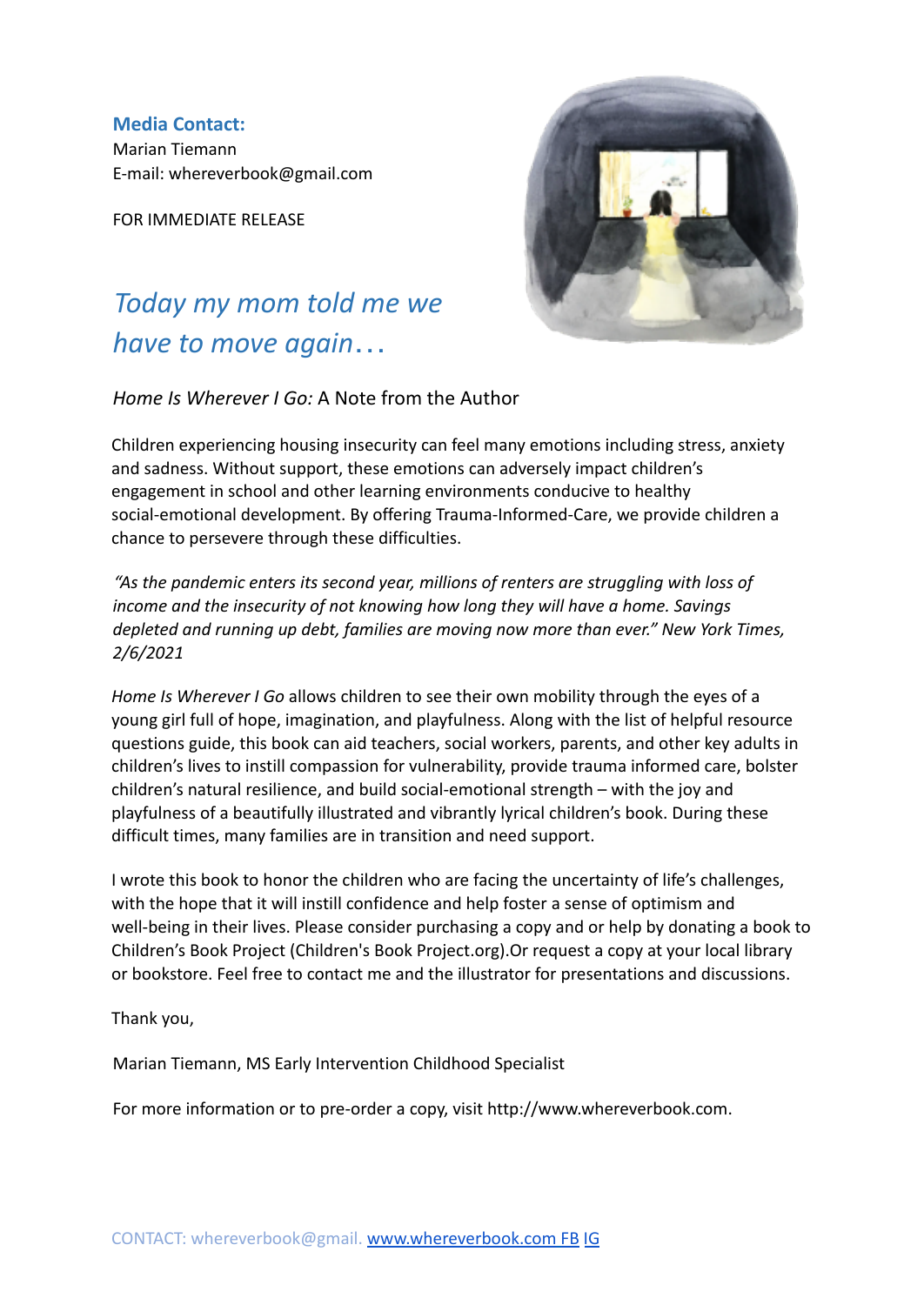

### **Home Is Wherever I Go**

**Publisher**: Beaver's Pond Press **ISBN:** 9781643438306 **Price:** \$17.95 USD **Author:** Marian Tiemann **Illustrator:** Yawen Chien **Format:** Hardcover **Page Count:** 32 **Trim Size:** 10" x 8" **Publication Date:** 02/22/2021

**\_\_\_\_\_\_\_\_\_\_\_\_\_\_\_\_\_\_\_\_\_\_**

**ORDERING INFORMATION:** To order, visit Itasca [Books](https://itascabooks.com/home-is-wherever-i-go/) [Amazon](https://www.amazon.com/Home-Wherever-Go-Marian-Tiemann/dp/1643438301) or call (800) 901-3480. Reseller discounts available.

*Home Is Wherever I Go* is told through the eyes of a child who is struggling to understand the feelings of loss, fear, and isolation that come with housing insecurity. The vibrant, colorful, and playful illustrations by Yawen Chien illuminate the importance of love, social-emotional wellness, and support during any change in a child's life. Written with insight and empathy, *Home Is Wherever I Go* transports us into the magical world of a child's imagination and demonstrates the power of a child's resilience, creativity, and adaptability as tools for survival in a world where things can change unexpectedly. This moving and inspiring story can help children of all ages develop resilience, empathy, and compassion for peers who are coping with economic insecurity or any other challenge that impacts their feelings of security and well-being. Both teachers and parents can use the suggested questions for discussions that encourage the development of empathy for others." - Emily Sanders, teacher

#### **Author**

**Marian Tiemann** is an author, artist, and early intervention teacher living in Northern California. Through her own experiences and her intimate work with diverse families, she has been inspired by stories of housing insecurity, transience, and resilience. In recognition of the power of imagination to create a sense of stability and security amid change, and to give voice to children who face these challenges, *Home Is Wherever I Go* was born.

**\_\_\_\_\_\_\_\_\_\_\_\_\_\_\_\_\_\_\_\_\_\_\_\_\_\_\_\_\_\_\_\_\_\_\_\_\_\_\_\_\_\_\_\_\_\_\_\_\_\_\_\_\_\_\_\_\_\_\_\_\_\_\_\_\_\_\_\_\_\_\_**

#### **Illustrator**

**Yawen Chien** was born in Taiwan and has lived and worked as an artist, illustrator, and theater performer in the San Francisco Bay Area for many years. She expresses sensitivity and spontaneity through water mediums and is inspired by collaborations with other artists and immersions in different art forms. You may find more of her work at www.artswen.com.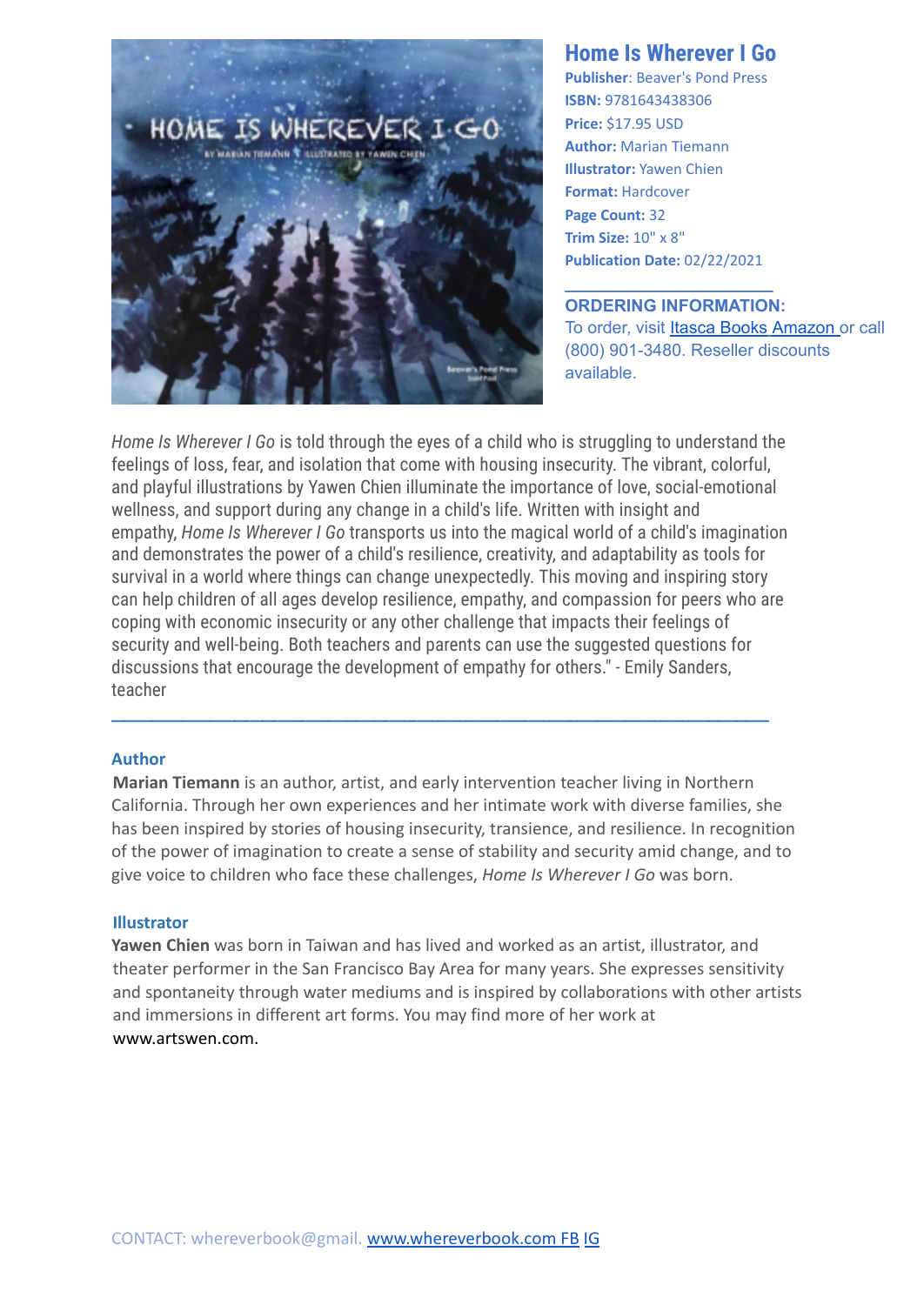## INTERVIEW QUESTIONS

#### **What challenges did you face personally?**

As a young mother, I had to move many times for various reasons. It wasn't easy but I was determined to do the best I could, given some difficult circumstances. With children in tow, I moved from the East coast to the West coast, we lived in cities, towns, and in the country. We even lived in a school bus on the road. Looking back, although our housing was unstable at times, I wanted to make sure my children kept a sense of security.

For many years, I wanted to write a children's book on this topic. I didn't see any books out there that really expressed the sentiment I wanted to create. Many families with children are in transition and between homes or have to move often. I wrote this story with the idea that it could nurture in children a certain feeling of hope and excitement when facing challenges in uncertain times, especially when moving. Yawen's illustrations brought the story to life.

#### **What inspired you to write this book?**

A woman I met while working in a homeless shelter once shared with me that as a child her mother would always tell her that they were going camping whenever they had to move. She said she knew, even when she was very young, what this meant. She understood that they would have to pack everything into the car, uproot their lives, and lose everything she had come to know as "home." But she also said that her mother would make it fun--as if it were an adventure. She said she had the feeling that something exciting was about to happen.

I could relate to her story and thought how over the years, I had tried to do the same thing. I wrote this book because I wanted to share this sense of optimism and adventure with families.

In my own experience of moving and working with many diverse families across the world as a social worker and early intervention teacher, I came to understand that a certain kind of resiliency is needed to be able to cope with the challenges of moving frequently. Whether a family is homeless or just relocating for a job, the theme of this book is central to supporting the family and children's emotional health.

#### **Why do you think this book speaks to the times?**

With high unemployment, and migration due to climate and poverty, and now a viral pandemic, many families with young children face the challenge of moving. This can be very stressful and brings up a sense of instability, anxiety and insecurity. I think it is critical to address fears that may come up for children and help to normalize those feelings. The role of parents and teachers' in helping children navigate these emotions is essential to every children's well-being. In this story, through simple prose, and beautiful illustrations, children are encouraged to explore the feelings that the narrator is facing with optimism and are guided to contemplate moving with a positive outlook.

I feel this book speaks to the real definition of what gives a place the feeling of home. What we bring to any place, as well as the connections we have with family and nature, is, to me, the essence of what we call "home"-- a theme that transcends generations.